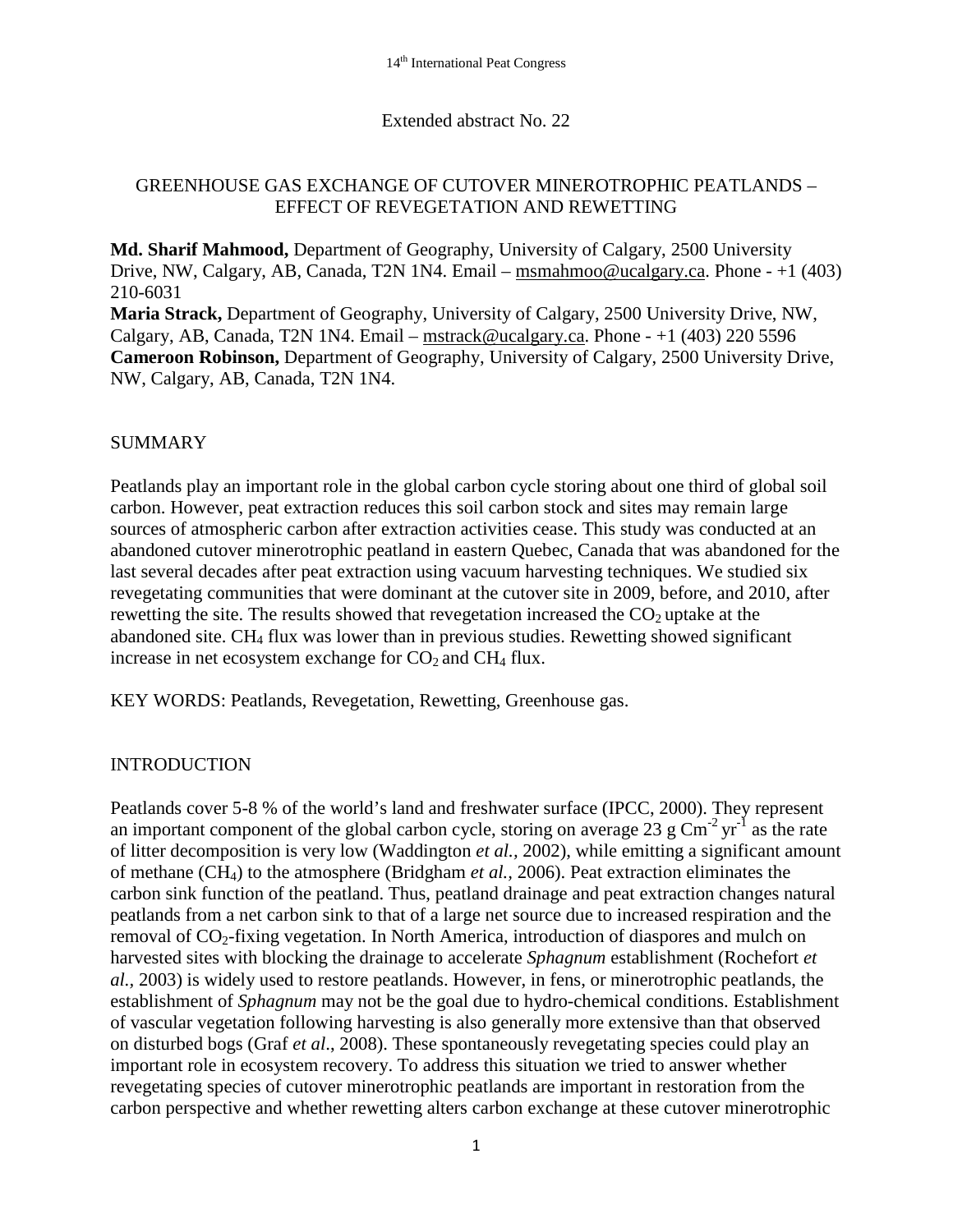peatlands. The specific research objectives of this study were to - (i) measure the greenhouse gas  $(CO<sub>2</sub>$  and CH<sub>4</sub>) flux of representative revegetating communities at an abandoned mined peatland before and after restoration; and (iii) compare the greenhouse gas flux of these species with that of bare areas and natural peatland to determine the effect of extraction, revegetation and rewetting.

# MATERIALS AND METHODS

# **Study Site**

The study was conducted in the Bic Saint-Fabien (BSF) peatland (48°18' N, 68°52' W) which is located approximately 25 km west of Rimouski, Quebec, Canada. The undisturbed part of the peatland was a moderately rich fen with an average peat depth of 4.5 m. The extracted portion of the peatland has been mined for horticultural peat since 1946, with the vacuum extraction technique employed since 1970. Most of the site has been abandoned during the last few decades and spontaneous revegetation has occurred in some sections. The present harvested portion of BSF is about 22 ha.

# **Measurement of Greenhouse Gas Flux**

The study was conducted in two growing seasons in 2009 and 2010 (May-August). Following a preliminary survey of vegetation communities at the cutover peatland at BSF six revegetating communities were chosen for study. These were each dominated by one species and include  $- (1)$ *Scirpus atrocinctus* (Scr\_atr), (2) *Equisetum arvense* (Equ\_arv), (3) *Calamagrostis canadensis*  (Cal\_can), (4) *Eriophorum vaginatum* (Eri\_vag), and (5) *Carex aquatilis* (Car\_aqu) and (6) *Typha latifolia* (Typ\_lat). However, Cal\_can was not studied in 2010 as all these plots were removed due to restoration activities. Triplicate plots were studied in each vegetation type except for duplicate plots only for Typ\_lat, Sci\_atr and Eri\_vag in 2010 because of removing the third plot to facilitate restoration. Four plots were established on bare peat (P) at the cutover site and studied in both seasons. Six plots were also studied in the natural (N) fen adjacent to the cutover site and arranged to be representative of the hydrologic gradient at the site with three plots on low-lying hollows (Nhol) and three plots at higher, drier hummocks (Nhum).

To determine the instantaneous  $CO<sub>2</sub>$  exchange rates and collection of  $CH<sub>4</sub>$  gas samples the closed chamber method was used (Alm *et al.,* 2007). Briefly, a permanent 60×60 cm square or a round  $(d = 30 \text{ cm})$  collar with a groove for water sealing was installed in soil. Small round collars were used only for bare peat. For  $CO<sub>2</sub>$  flux measurement a clear acrylic glass chamber (60×60×30 cm) was used. For CH<sub>4</sub> gas sampling an opaque steel chamber of the same size was placed upon the collar creating an air tight seal by adding water in the groove. Ecosystem respiration was measured using the clear chamber by shading it with a black tarp. For measuring the bare peat respiration and CH<sub>4</sub> flux, a round chamber  $(12.74 \text{ cm}^3)$  was used.

To measure instantaneous  $CO<sub>2</sub>$  concentration in the air sealed chamber an infrared gas analyzer (PP systems, EGM-4) was used. The measurement period lasted for 75-105 seconds. For CH4 concentration, four 20 ml gas samples were collected from the headspace with three-way stopcock syringes at 7, 15, 25, and 35 minutes after sealing the chamber. The samples were then transferred to pre-evacuated Exetainers (Labco Ltd., UK). The gas samples were analyzed using a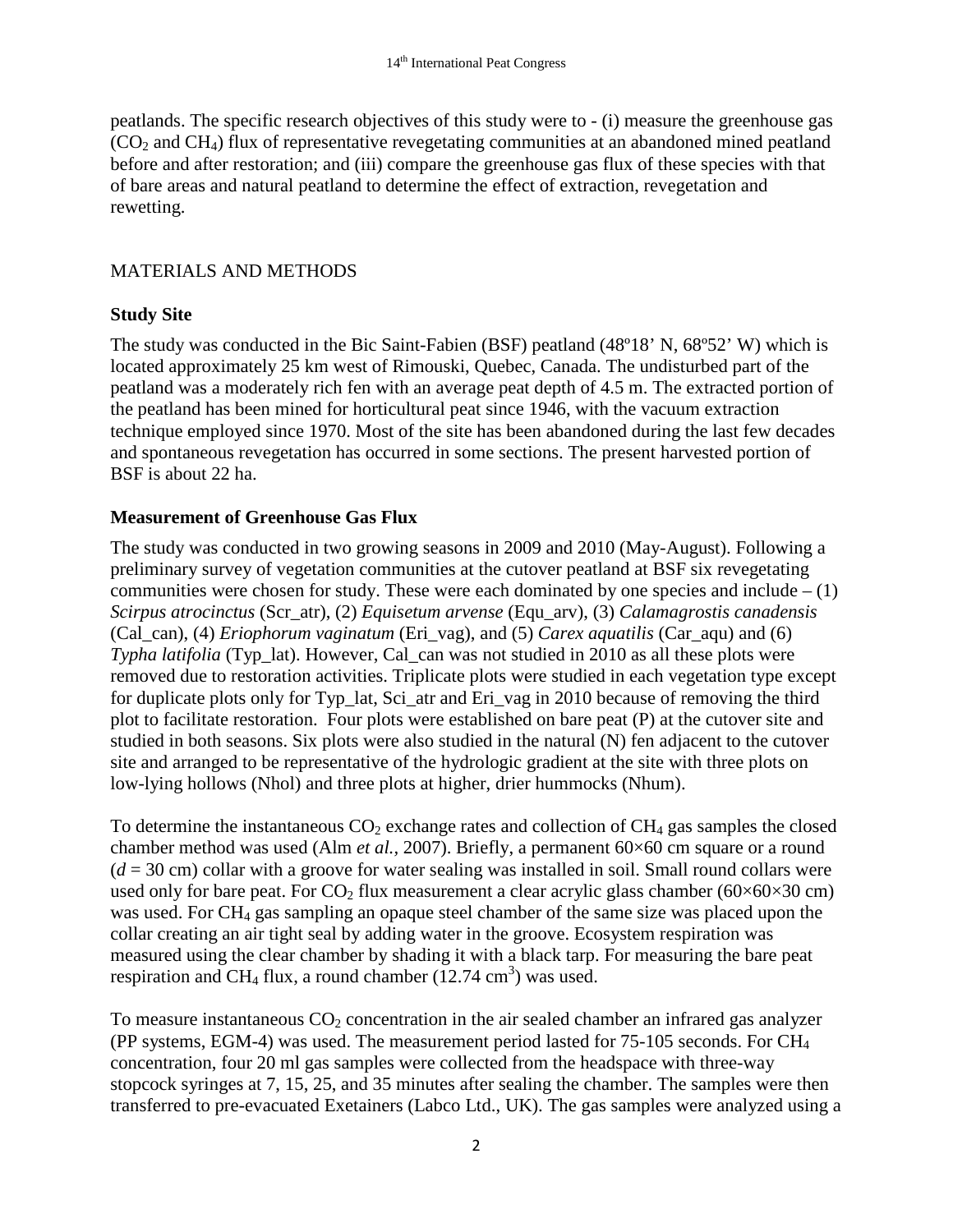Varian Gas Chromatograph 3800 (GC) equipped with a flame ionization detector for CH4 concentration. Water table (WT) from nearby well was measured during both  $CO<sub>2</sub>$  measurement and CH4 sample collection. Soil temperature at 5 cm depth was collected by using a thermocouple thermometer close to the collar.

# RESULTS

#### **Environmental Characteristics**

This research only investigated the effect of WT and soil temperature at 5 cm depth on greenhouse gas fluxes as environmental variables although it is possible to incorporate many other variables such as temperature at different depths, air temperature, vegetation biomass, precipitation, etc. The mean WT at cutover site before (2009) and after (2010) rewetting was -  $14.27 \pm 13.65$  cm and  $-16.51 \pm 14.83$  cm respectively. At natural site it was  $-17.7 \pm 14.44$  cm (2009) and  $-26.97 \pm 13.53$  cm (2010). Despite restoration efforts, dry conditions occurred in 2010 resulting in no WT rise at the cutover site; however, water table was similar to 2009 despite evidence of the large drawdown that occurred in the natural site in response to the dry conditions. Mean ( $\pm$  standard deviation) temperature at 5 cm depth was similar (17.80  $\pm$  1.43 °C in 2009 and  $16.75 \pm 2.00^{\circ}$ C in 2010) at the cutover site during the study period. However there was a variation in 5 cm soil temperature at natural site between 2009 (18.13  $\pm$  1.39 °C) and 2010 (15.44  $\pm$  1.03 °C).

# **Greenhouse Gas Flux**

The mean ( $\pm$  standard deviation) GEP<sub>max</sub> (GEP at PAR  $\geq$  1000 µmol m<sup>-2</sup> s<sup>-1</sup>) value for revegetated areas of the cutover site was  $-33.01 \pm 6.06$  g CO<sub>2</sub> m<sup>-2</sup> day<sup>-1</sup> and  $-47.04 \pm 13.72$  g CO<sub>2</sub>  $m^{-2}$  day<sup>-1</sup> in 2009 and 2010, respectively. The value for natural site was -28.82  $\pm$  2.13 g CO<sub>2</sub> m<sup>-2</sup> day<sup>-1</sup> in 2009 and -31.690  $\pm$  15.60 g CO<sub>2</sub> m<sup>-2</sup> day<sup>-1</sup>. The measured GEP<sub>max</sub> varied significantly between vegetation communities in 2009 (ANOVA –  $F = 6.28$ ,  $P < 0.05$ ; Table - 1) as well as in 2010 (ANOVA – F = 3.85, P < 0.05; Figure - 1). During both years of study  $GEP_{\text{max}}$  was lowest at Nhum and highest at Sci\_atr and it was important to note that the  $GEP_{\text{max}}$  increased about 1.5 times for Sci\_atr, Eri\_vag and Typ\_lat after rewetting.

| measured in g $CO_2$ m <sup>-2</sup> day <sup>-1</sup> . CH <sub>4</sub> fluxes are measured in mg CH <sub>4</sub> m <sup>-2</sup> day <sup>-1</sup> . |                                                                                                                                                                                                  |  |  |  |  |  |  |  |
|--------------------------------------------------------------------------------------------------------------------------------------------------------|--------------------------------------------------------------------------------------------------------------------------------------------------------------------------------------------------|--|--|--|--|--|--|--|
|                                                                                                                                                        | Table 1. Mean (standard deviation) GEP <sub>max</sub> , R <sub>TOT</sub> , NEE <sub>max</sub> and CH <sub>4</sub> flux in 2009. GEP <sub>max</sub> , R <sub>TOT</sub> and NEE <sub>max</sub> are |  |  |  |  |  |  |  |

| <b>Plots</b>     | <b>GEPmax</b>  | <b>NEEmax</b><br>$R_{\text{TOT}}$ |                | CH <sub>4</sub> Flux |  |
|------------------|----------------|-----------------------------------|----------------|----------------------|--|
|                  | $Mean(\pm SD)$ | $Mean(\pm SD)$                    | $Mean(\pm SD)$ | $Mean(\pm SD)$       |  |
| Car_aqu          | $-30.65(4.05)$ | 13.21(2.97)                       | $-17.44(2.91)$ | 56.12 (13.99)        |  |
| Cal can          | $-34.85(8.81)$ | 20.16(4.92)                       | $-14.68(4.09)$ | 9.95(5.91)           |  |
| Equ_arv          | $-26.39(7.94)$ | 15.54(2.97)                       | $-10.85(4.97)$ | 14.35 (12.03)        |  |
| Typ_lat          | $-31.79(5.77)$ | 10.86(0.37)                       | $-20.93(6.04)$ | 231.96 (98.30)       |  |
| Sci_atr          | $-42.04(6.64)$ | 19.26(1.69)                       | $-22.78(5.02)$ | 16.23(1.86)          |  |
| Eri_vag          | $-32.36(3.16)$ | 13.39(0.44)                       | $-18.97(3.18)$ | 32.83 (5.70)         |  |
| <b>Bare</b> peat |                | 3.18(0.29)                        | 3.18(0.29)     | 0.11(0.32)           |  |
| <b>Nhum</b>      | $-15.48(1.79)$ | 18.09(4.20)                       | 2.61(3.81)     | 3.25(1.75)           |  |
| <b>Nhol</b>      | $-40.09(2.34)$ | 17.83(1.10)                       | $-22.26(3.35)$ | 15.66 (4.66)         |  |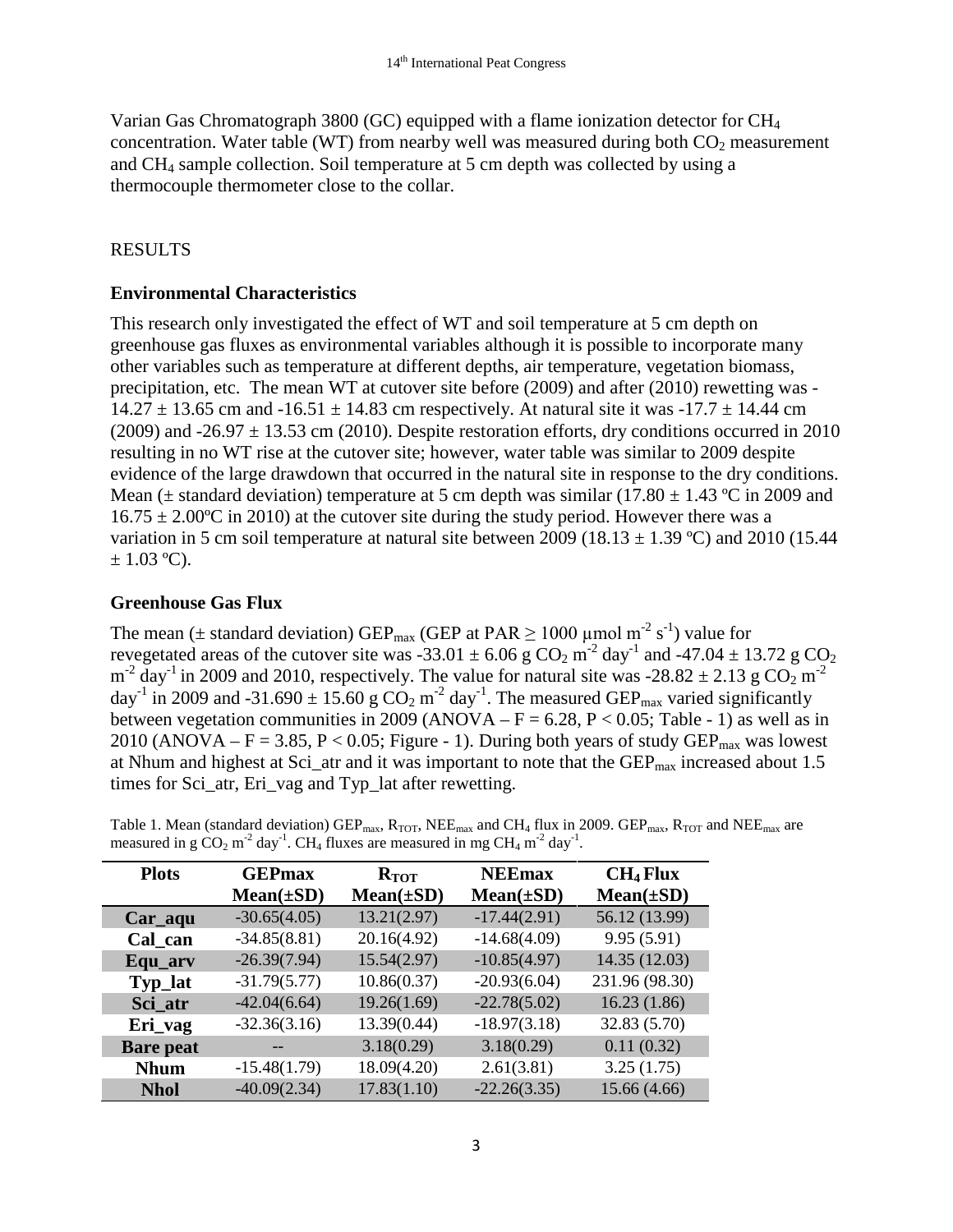

Figure 1. Seasonal mean measured GEP<sub>max</sub> and R<sub>TOT</sub> in 2009 and 2010. Error bars are showing  $\pm$  standard deviation of mean value. \* denotes significant difference between the years at that plot.

The mean measured  $R_{TOT}$  (i.e. measured  $CO<sub>2</sub>$  exchange at complete dark condition) at cutover site was  $13.66 \pm 1.95$  g  $\text{CO}_2$  m<sup>-2</sup> day<sup>-1</sup> and  $19.70 \pm 9.74$  g  $\text{CO}_2$  m<sup>-2</sup> day<sup>-1</sup> in 2009 and 2010 respectively. At the natural site it was  $18.19 \pm 2.44$  in 2009 and 27.81  $\pm$ 5.67 g CO<sub>2</sub> m<sup>-2</sup> day<sup>-1</sup> in 2010. One-way ANOVA showed that there was significant difference of  $R_{TOT}$  between vegetation species in 2009 (ANOVA – F = 14.57, P = 0.00) and 2010 (ANOVA – F = 2.76, P = 0.00). The lowest  $R_{TOT}$  in both years of study was observed at bare peat. The highest  $R_{TOT}$  was observed at Cal\_can in 2009 and at Sci\_atr in 2010 while Cal\_can was not measured in 2010. It is important to note that  $R_{TOT}$  for all revegetated and natural vegetation as well as bare peat increased after rewetting by as much as two times for few species (e.g.  $-$  Car\_aqu, Eri\_vag and Nhol; Figure - 1). This may be partially linked to the dry growing season of 2010.

The CH4 flux varied between studied vegetation communities during the study period (Table -1, Figure - 2). Seasonal mean ( $\pm$  standard deviation) CH<sub>4</sub> flux ranged from 0.11  $\pm$  0.32 mg CH<sub>4</sub> m<sup>-2</sup> day<sup>-1</sup> to 231.96  $\pm$  98.30 mg CH<sub>4</sub> m<sup>-2</sup> day<sup>-1</sup> and -1.19  $\pm$  2.23 mg CH<sub>4</sub> m<sup>-2</sup> day<sup>-1</sup> to 190.35  $\pm$  52.00 mg  $CH_4$  m<sup>-2</sup> day<sup>-1</sup>in 2009 and 2010 respectively. Among the recolonizing and natural fen communities the median flux was significantly higher at Typ\_lat than all other vegetation types in 2009 (Mood's median, Chi-Square =130.52; DF = 9;  $p = 0.00$ ) as well as in 2010 (Mood's median, Chi-Square =14.67; DF = 7; p = <0.05).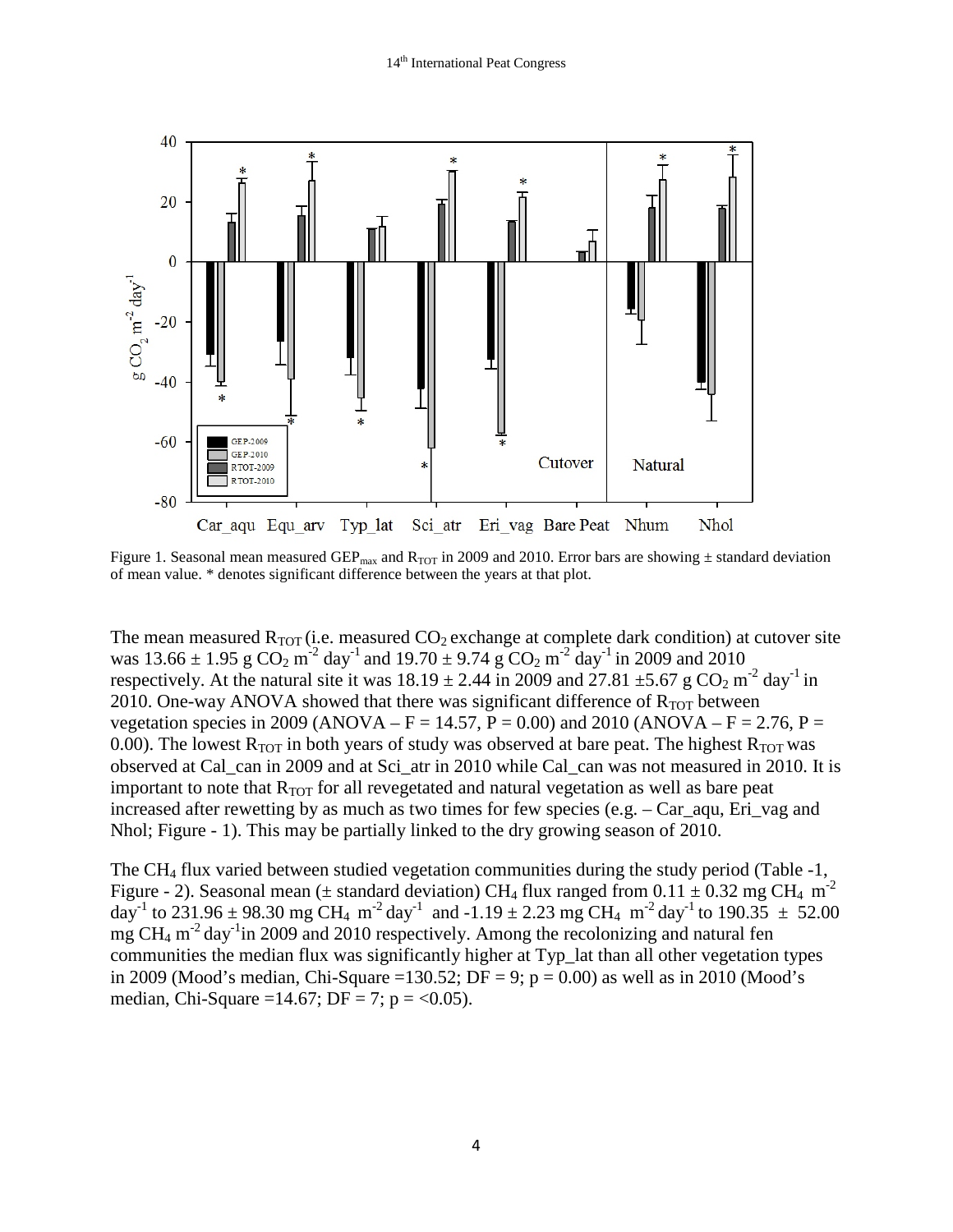

Figure 2. Mean growing season CH<sub>4</sub> flux in 2009 and 2010. Error bars are showing  $\pm$  standard deviation. \* denotes significant difference between the years at that plot.

After rewetting although the CH<sub>4</sub> flux was almost same for Car\_aqu, all other species such as Eri\_vag and Sci\_at showed almost a doubling of CH<sub>4</sub> flux. In contrast, bare peat was actually CH4 sink in 2010.

# **Environmental Controls on Greenhouse Gas Flux**

The study found significant correlation between average WT and  $\text{GEP}_{\text{max}}$  in natural site only in 2009 (Table - 2). However, the WT was significantly related with  $R_{TOT}$  for both natural and revegetated site in 2009 (Table - 2). No statistical significant correlation was observed between  $GEP_{\text{max}}$  and temperature at 5 cm depth (T5) during the study period.  $R_{\text{TOT}}$  was only related to T5 in 2009 at revegetated sites (Table - 2).

Table 2. Pearson's correlation coefficient between mean water table (WT), soil temperature at 5 cm depth (T5) and  $GEP_{max}$ ,  $R_{TOT}$ ,  $CH_4$  flux at revegetated (Rveg.) and natural site. Values outside and inside the brackets are representing year 2009 and 2010 respectively. Bold letters indicating correlation is significant at P < 0.05.

| <b>Site</b>    | $CO2$ - GEP <sub>max</sub> |                  |                 | $CO2$ - R <sub>TOT</sub> | CH <sub>4</sub> |                  |
|----------------|----------------------------|------------------|-----------------|--------------------------|-----------------|------------------|
|                | WТ                         | T5               | WТ              | T5                       | WТ              | T5               |
| Revg.          | $0.185(-0.067)$            | $0.287(-0.030)$  | $-0.516(0.320)$ | $-0.135(-0.556)$         | 0.615(0.786)    | $-0.147(-0.264)$ |
| <b>Natural</b> | $-0.882(-$<br>0.743)       | $-0.151(-0.623)$ | $0.889(-0.028)$ | 0.096(0.443)             | 0.725(0.679)    | 0.412(0.560)     |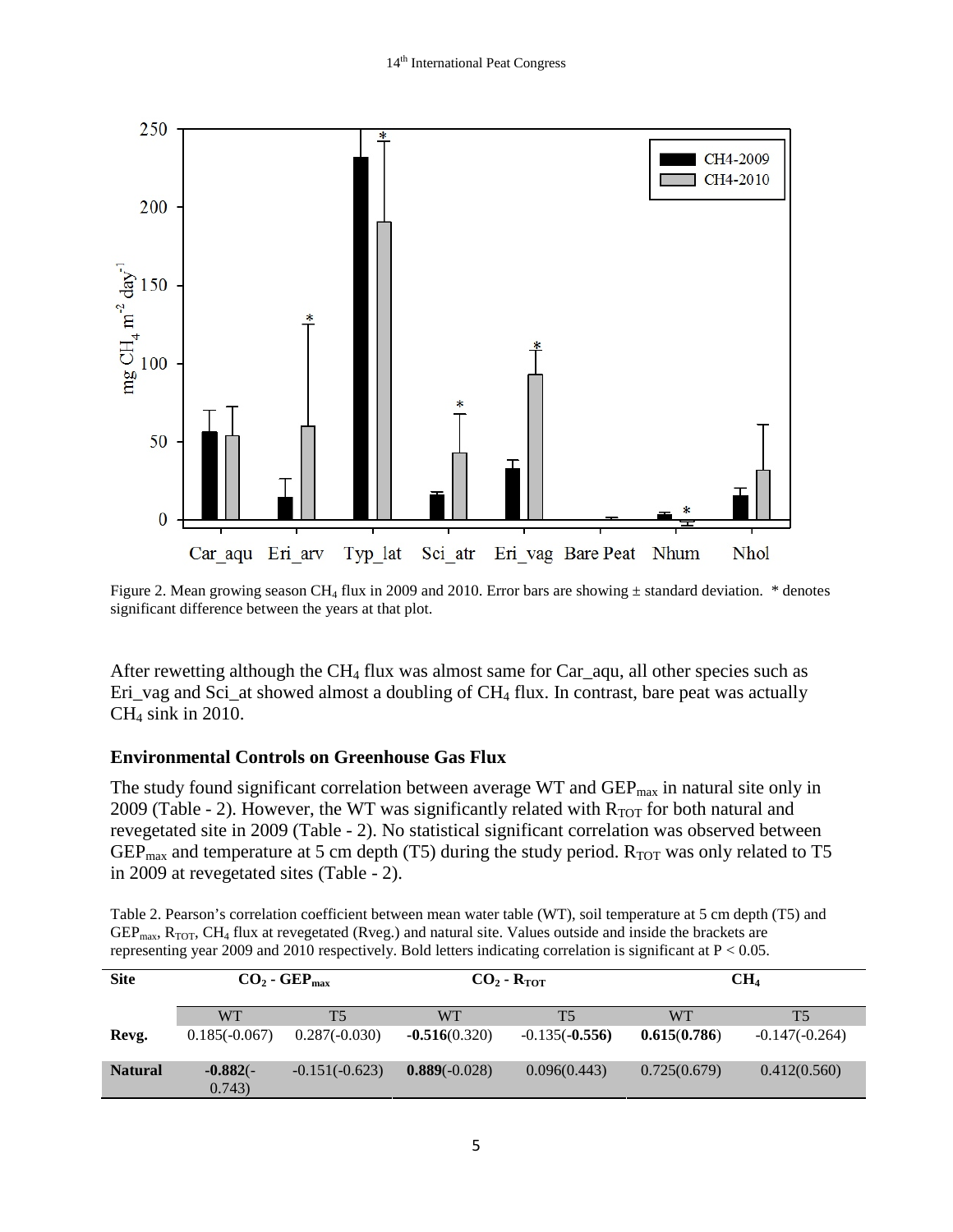During the study period WT was significantly related to  $CH<sub>4</sub>$  flux at revegetated sites but no relation was observed at natural site. The study did not observe any important effect of soil temperature at 5 cm depth on  $CH<sub>4</sub>$  flux.

#### DISCUSSION AND CONCLUSION

The average GEP<sub>max</sub> value reported in minerotrophic peatlands is -19.0 g  $CO_2 m^{-2}$  day<sup>-1</sup> (Frolking *et al.*, 1998). The growing season mean  $R_{TOT}$  from many studies shows that it varies from 3.7 to 25.7 g  $CO_2$  m<sup>-2</sup> day<sup>-1</sup> (Moore, 2002; Saarnio *et al.*, 2003) and mean measured R<sub>TOT</sub> for bare peat in both natural and laboratory condition is  $5.2 \pm 4.2$  g  $CO_2$  m<sup>-2</sup> day<sup>-1</sup> (Waddington *et al.,* 2010). The seasonal average  $\text{GEP}_{\text{max}}$  at BSF revegetated site was about two and three times higher than literature values both before and after rewetting. However, the value at natural site was only slightly higher than the reported value. Thus, revegetation and rewetting increased the  $CO<sub>2</sub>$ accumulation rate under full light condition. On the other hand the  $R_{TOT}$  value at recolonized site was within the reported range in both years of study. This value for natural site was also consistent with literature cited value in 2009 but was little higher in 2010. Bare peat  $R_{TOT}$  was the lowest of sites studied and similar to the literature value during the study period. The increased  $R_{TOT}$  value after rewetting for few species is mainly associated with higher accumulation of  $CO<sub>2</sub>$ discussed above (increase in autotrophic respiration) and may also be linked to slightly deeper WT in the dry 2010 growing season (increased heterotrophic respiration, particularly for Nhum and Nhol sites).

According to Saarnio et al. (2007) CH<sub>4</sub> flux from natural minerotrophic peatlands ranges from 98.00 mg CH<sub>4</sub> m<sup>-2</sup> day<sup>-1</sup> to 249.00 mg CH<sub>4</sub> m<sup>-2</sup> day<sup>-1</sup>. At BSF, with the exception of Typ\_lat, the revegetated plots' CH4 flux was much lower than this range even after rewetting. However, rewetting increased CH<sub>4</sub> flux at revegetated site. Bare peat's CH<sub>4</sub> flux was close to zero and after rewetting it acted as a sink. This result is consistent with Waddington and Day (2007) where they found similar results for cutover peatlands. From mean seasonal WT it is evident that the water table became deeper after rewetting probably due to the dry characteristics of the study year. Overall revegetation and rewetting increased the  $CO<sub>2</sub>$  flux under full light condition. Like  $CO<sub>2</sub>$ flux, CH4 flux also increased but it was still lower than previous studies. In conclusion, although this research found increased greenhouse gas flux because of revegetation and rewetting other factor such as vegetation biomass, soil temperature at different depth, air temperature, relative humidity, precipitation need to be incorporated to explore the actual process and mechanism behind this increased value. Continued study at this site is recommended to determine the effects of rewetting in wetter growing seasons and the response of the vegetation communities to the rewetting efforts over time.

#### ACKNOWLEDGEMENT

We thank J. Branham and Y.C.A. Zuback for help with collection of field data and lab analysis and Parc du Bic to provide access to the research site. Funding was provided by a NSERC Industrial Research Chair to Line Rochefort supported by Canadian Sphagnum Peat Moss Association, ASB Greenworld Ltd., Compagnie de Tourbe Fafard Ltée, Fafard et Frères Ltée, La